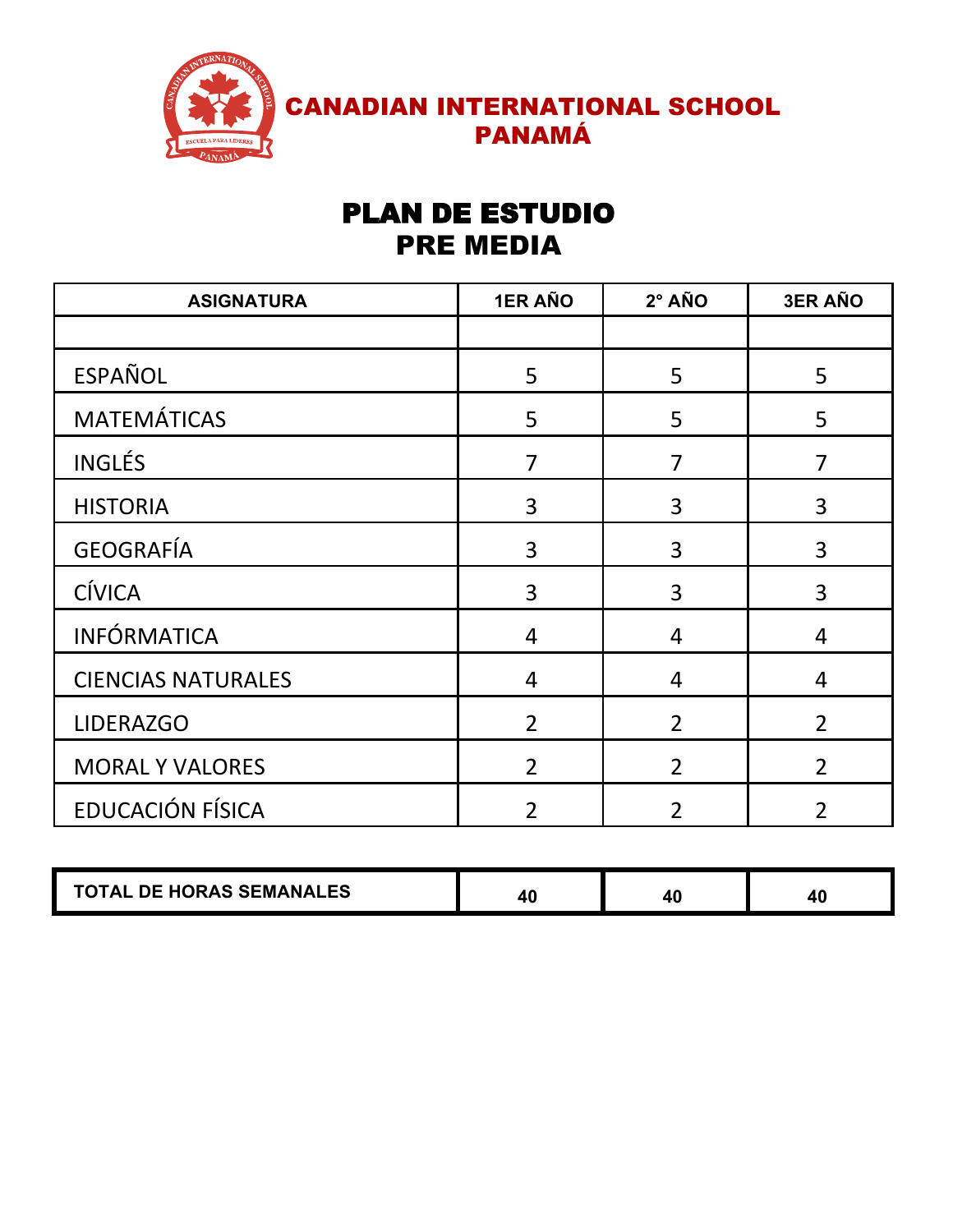

## **PLAN DE ESTUDIO** MEDIA - CIENCIAS

| <b>ASIGNATURA</b>               | 4° AÑO<br><b>CIENCIAS</b> | $5^\circ$ AÑO<br><b>CIENCIAS</b> | 6° AÑO<br><b>CIENCIAS</b> |
|---------------------------------|---------------------------|----------------------------------|---------------------------|
|                                 |                           |                                  |                           |
| <b>ESPAÑOL</b>                  | 5                         | 5                                | 5                         |
| <b>MATEMÁTICAS</b>              | $\overline{4}$            | 4                                | $\overline{4}$            |
| <b>FÍSICA</b>                   | $\overline{4}$            | 4                                | 3                         |
| <b>INGLÉS</b>                   | 6                         | 6                                | 6                         |
| ÉTICA Y VALORES                 |                           | $\overline{2}$                   |                           |
| <b>GEOGRAFÍA DE PANAMA</b>      | $\overline{2}$            |                                  |                           |
| <b>HISTORIA UNIVERSAL</b>       | $\overline{2}$            |                                  |                           |
| GEOGRAFÍA HUMANA, ECONÓMICA Y   |                           |                                  |                           |
| <b>POLÍTICA</b>                 |                           |                                  | $\overline{2}$            |
| RELACIONES DE PANAMÁ Y E.U.     |                           | $\overline{2}$                   |                           |
| <b>CÍVICA</b>                   |                           |                                  | $\overline{2}$            |
| <b>INFORMÁTICA</b>              | $\overline{2}$            | $\overline{2}$                   | $\overline{2}$            |
| PROGRAMACIÓN                    | 3                         | $\overline{2}$                   | $\overline{2}$            |
| <b>REDES</b>                    | $\overline{2}$            | $\overline{2}$                   | $\overline{2}$            |
| LÓGICA                          |                           | $\overline{1}$                   |                           |
| <b>BIOLOGÍA</b>                 | 3                         | 3                                | 3                         |
| QUÍMICA                         | 3                         | 3                                | $\overline{2}$            |
| <b>LIDERAZGO</b>                | $\overline{2}$            | $\overline{2}$                   | $\overline{2}$            |
| FORMULACIÓN DE PROYECTOS        |                           |                                  | $\overline{2}$            |
| <b>FILOSOFÍA</b>                |                           |                                  | $\mathbf{1}$              |
| EDUCACIÓN FÍSICA                | $\overline{2}$            | $\overline{2}$                   | $\overline{2}$            |
|                                 |                           |                                  |                           |
| <b>TOTAL DE HORAS SEMANALES</b> | 40                        | 40                               | 40                        |